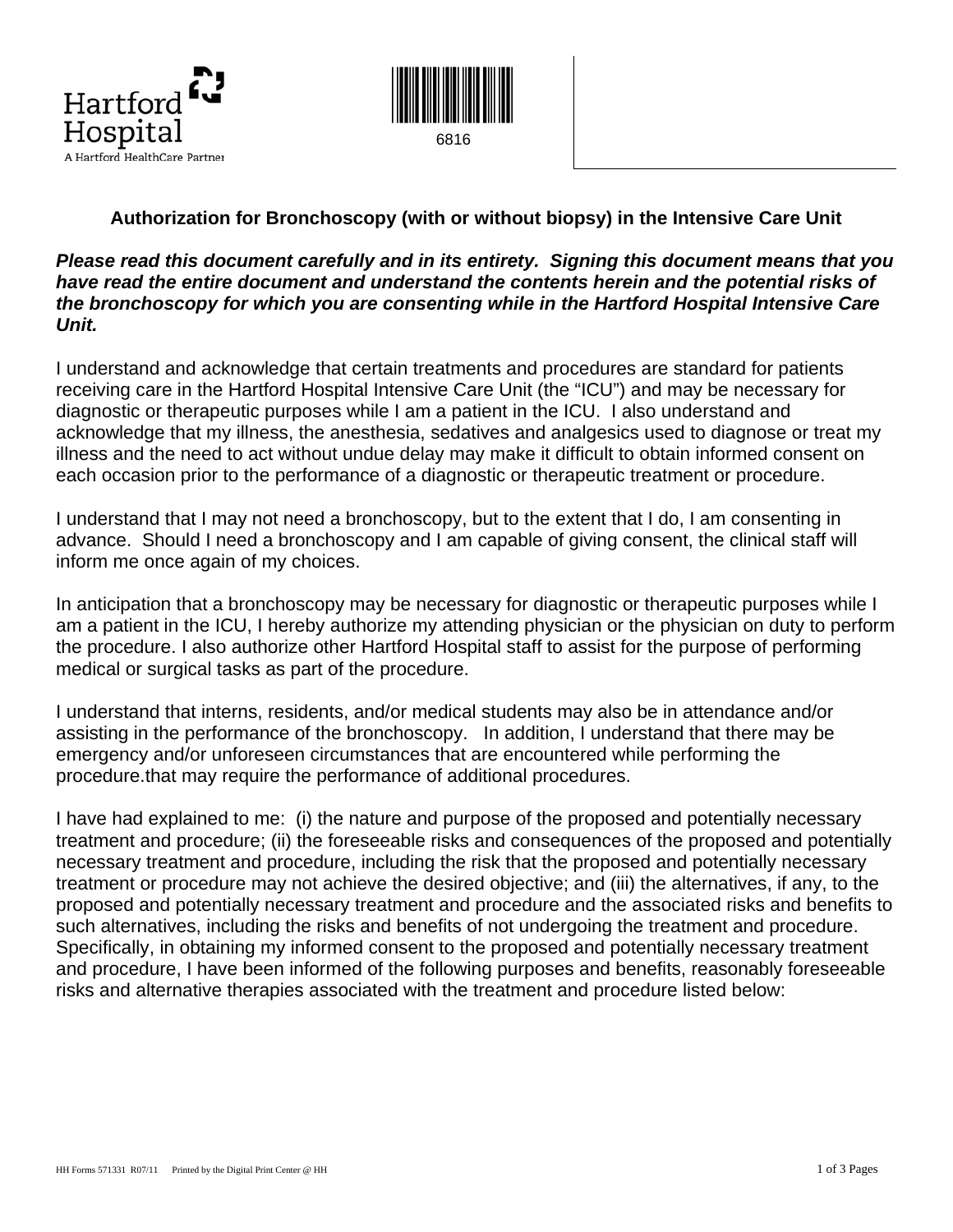



### **Bronchoscopy (with or without biopsy):**

- a. Nature and purpose of treatment/procedure: A small fiberoptic tube is placed into your bronchial tubes to allow visualization of the lining and airways of the lung, remove excessive secretions, assist in the diagnosis of pneumonia and visualize other problems within the lungs. It may also be used to guide placement of a tracheostomy tube or biopsy a suspicious area that may be identified on the lining of the breathing tubes.
- b. Material risks of treatment/procedure: Risks may include bleeding, infection, collapse of the lung, breathing difficulty, abnormal heart beats, medication reactions, discomfort, and death.
- c. Alternative therapies:There are no equally effective alternative therapies.

I am also aware that, in addition to the reasonably foreseeable risks described above, that there are other foreseeable risks which have been discussed with me, but are not listed above. I affirm that I understand the purpose and potential benefits of the proposed and potentially necessary treatment and procedure, that no guarantee has been made to me as to the results that may be obtained, and that an offer has been made to me to answer any of my questions about the proposed and potentially necessary treatment and procedure.

I agree to the use of sedation/analgesia as required in connection with the above procedure.

This consent may be revocable by me at any time, except to the extent it has already been relied upon.

## **SIGNATURES ON THE FOLLOWING PAGE**